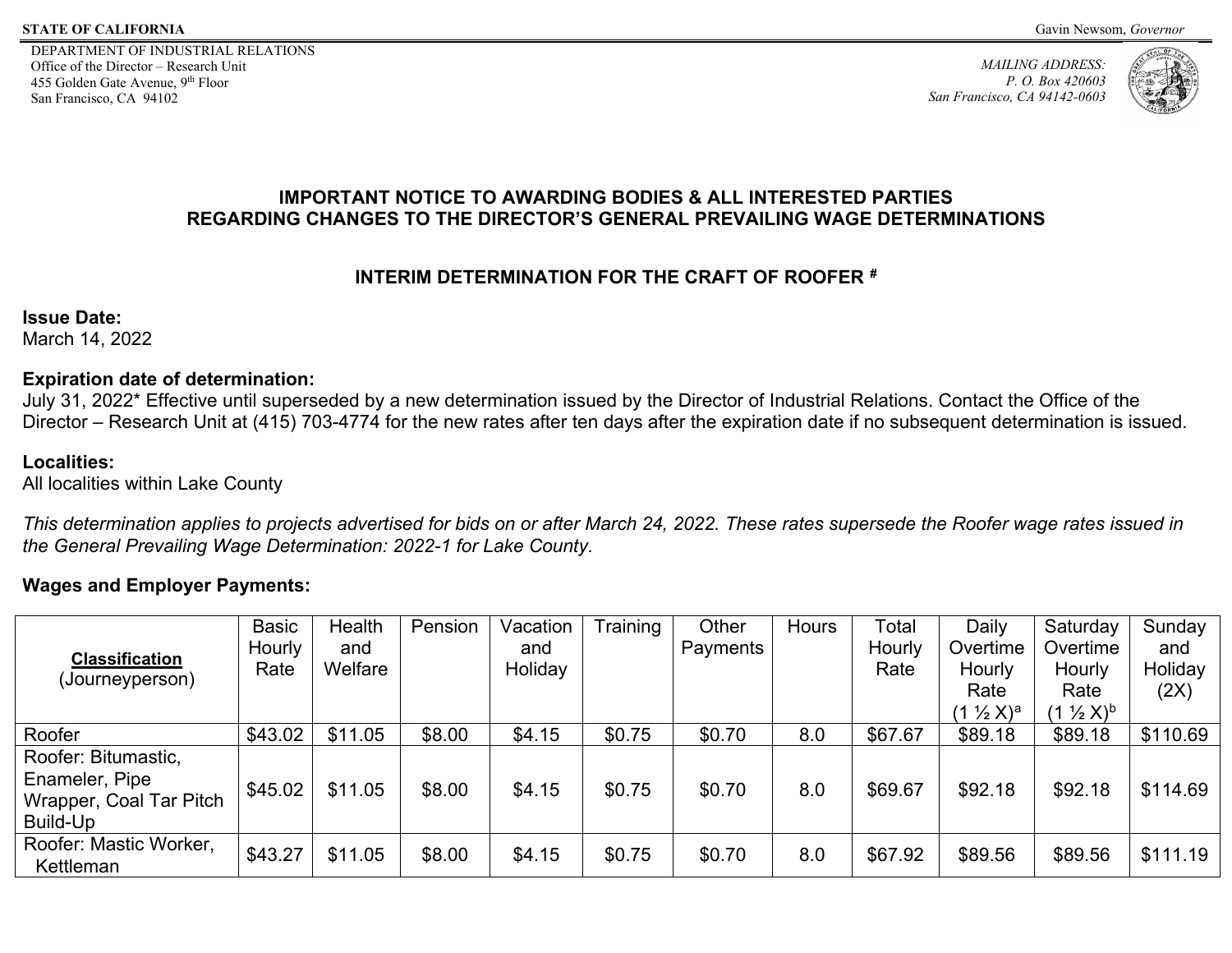<span id="page-1-2"></span><span id="page-1-1"></span><span id="page-1-0"></span>Determination: Interim determination for the craft of Roofer Page 2 of 2

#### **Recognized holidays:**

 $\overline{a}$ 

Holidays upon which the general prevailing hourly wage rate for Holiday work shall be paid, shall be all holidays in the collective bargaining agreement, applicable to the particular craft, classification, or type of worker employed on the project, which is on file with the Director of Industrial Relations. If the prevailing rate is not based on a collectively bargained rate, the holidays upon which the prevailing rate shall be paid shall be as provided in Section 6700 of the Government Code. You may obtain the holiday provisions for the current determinations on the [Director's General Prevailing Wage Determinations Website](https://www.dir.ca.gov/OPRL/DPreWageDetermination.htm) (http://www.dir.ca.gov/OPRL/DPreWageDetermination.htm). Holiday provisions for current or superseded determinations may be obtained by contacting the Office of the Director – Research Unit at (415) 703-4774.

#### **Travel and/or subsistence payment:**

In accordance with Labor Code Sections 1773.1 and 1773.9, contractors shall make travel and/or subsistence payments to each worker to execute the work. You may obtain the travel and/or subsistence provisions for the current determinations on the [Director's General Prevailing](https://www.dir.ca.gov/OPRL/DPreWageDetermination.htm)  [Wage Determinations Website](https://www.dir.ca.gov/OPRL/DPreWageDetermination.htm) (http://www.dir.ca.gov/OPRL/DPreWageDetermination.htm). Travel and/or subsistence requirements for current or superseded determinations may be obtained by contacting the Office of the Director – Research Unit at (415) 703-4774.

**b** Applies to the first 12 hours worked on Saturday. All other overtime is paid at the Sunday/Holiday rate. In the event that conditions over which the roofing contractor has no control (i.e. adverse weather, project delays, logistical problems, general contractor or building owner requirements, etc.) prevent employees from working on one or more days during the regular work week, work performed on Saturday may be paid at the straight time rates.

<sup>#</sup> Indicates an apprenticeable craft. The current apprentice wage rates are available on the **Prevailing Wage Apprentice Determinations Website** (https://www.dir.ca.gov/OPRL/PWAppWage/PWAppWageStart.asp).

<sup>&</sup>lt;sup>a</sup> Rate applies to the first 4 daily overtime hours and the first 12 hours worked on Saturday; all other time is paid at the Sunday and Holiday overtime hourly rate.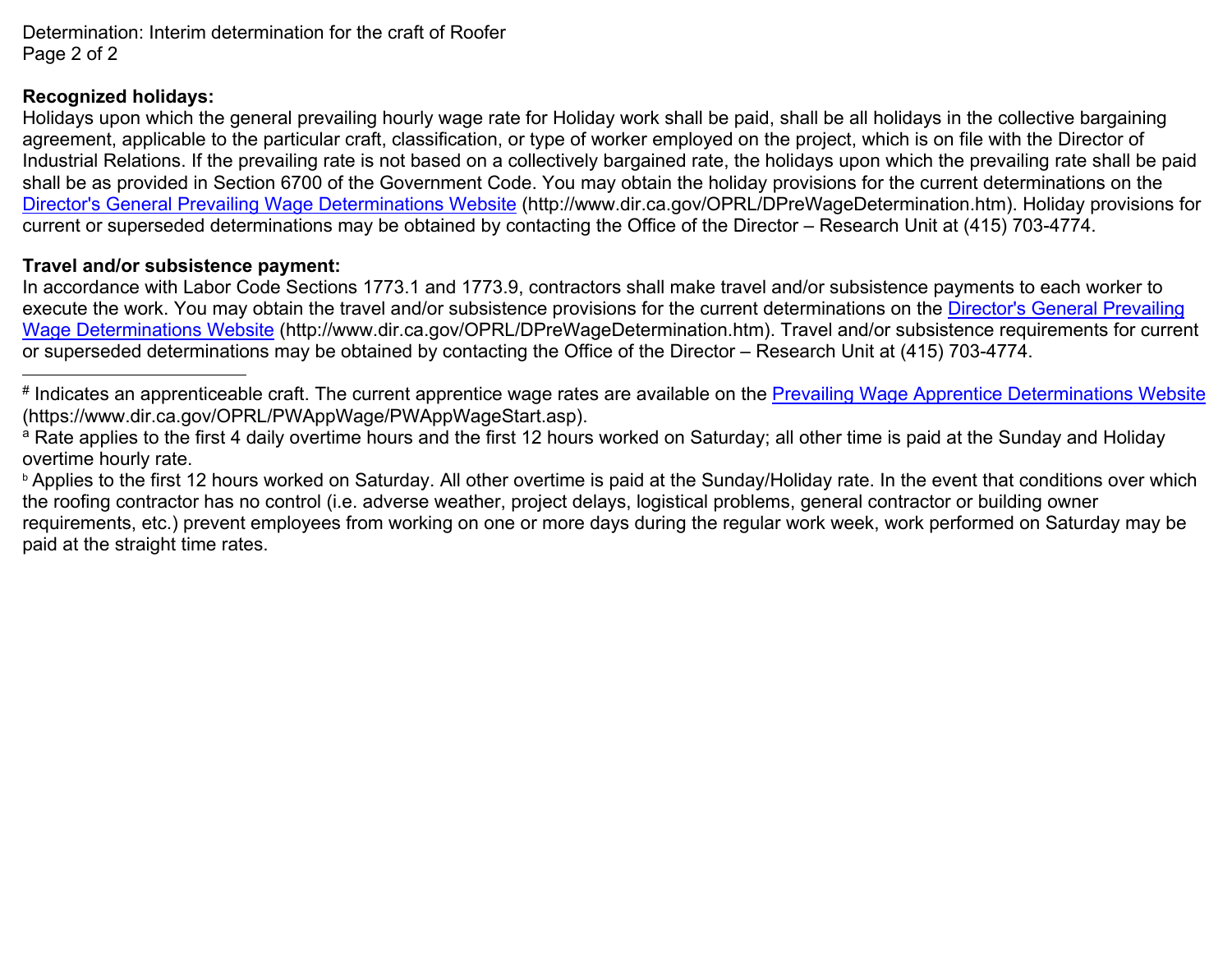#### **HOLIDAY PROVISIONS**

#### **CRAFT/CLASSIFICATION**

Roofer (All Classifications)

# **ID**

232-81-1

# **LOCALITY**

Lake County

## **HOLIDAYS**

#### ARTICLE VIII

Section 1. All Saturdays and Sundays shall be recognized Holidays, in addition to the following Legal Holidays recognized and observed within the area covered by this Agreement: New Year's Day, Presidents' Day, Memorial Day, July Fourth, Labor Day, Thanksgiving Day and Christmas Day.

Section 2. No overtime shall be worked on Saturday, Sunday or on the Holidays, including but not limited to Labor Day, specified in this Agreement except in cases of extreme emergency when, by mutual consent of both parties hereto, such emergency work is permitted, and in all cases where such necessary emergency work is permitted, the applicable overtime rate shall be paid.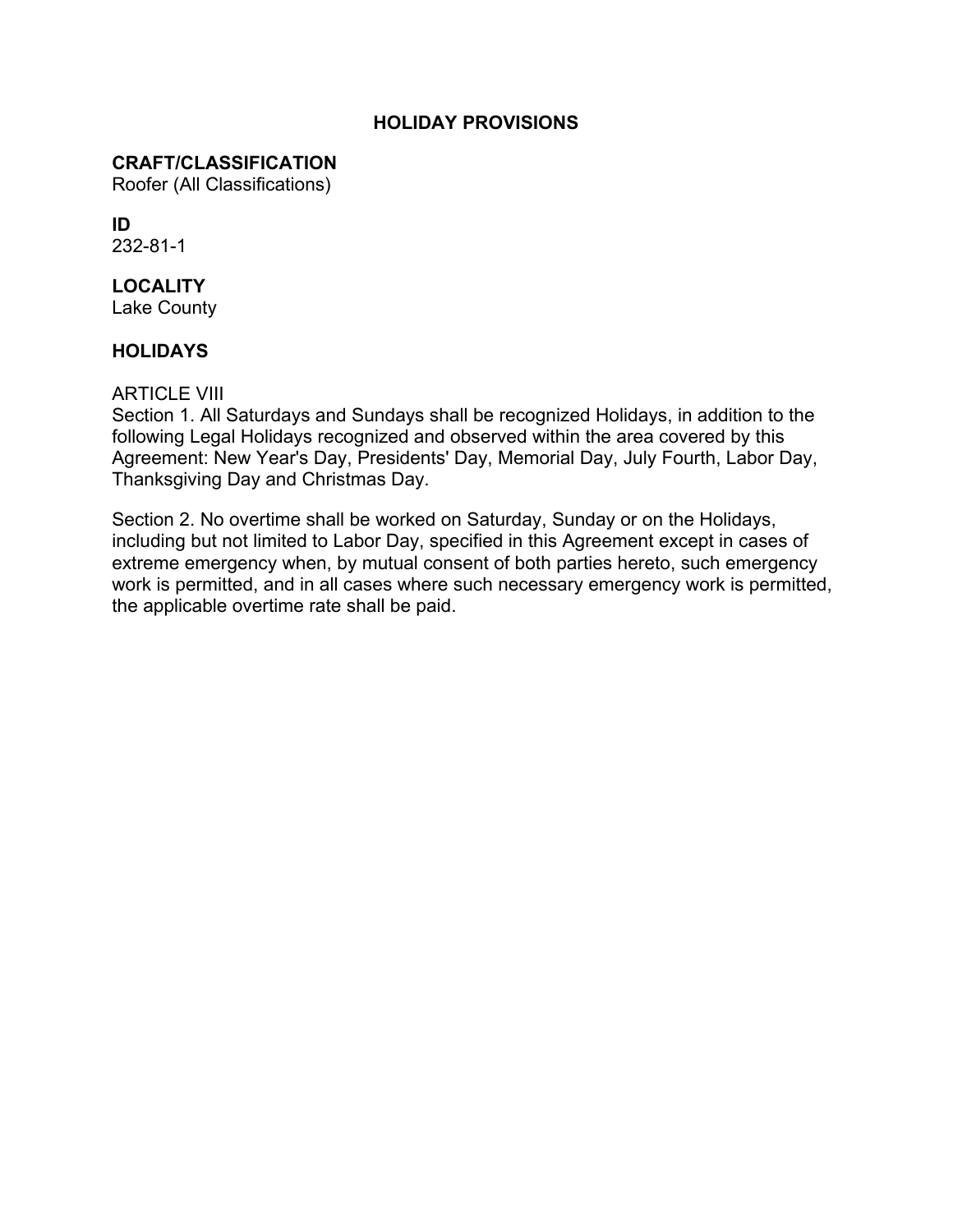#### **SCOPE OF WORK PROVISIONS**

#### **CRAFT/CLASSIFICATION**

Roofer (All Classifications)

# **ID**

232-81-1

# **LOCALITY**

Lake County

## **METAL ROOFING SYSTEMS WORK**

This advisory scope of work does not apply to metal roofing systems work in the counties where the Department has issued prevailing wage rates for the Metal Roofing Systems Installer. Please refer to the statewide general prevailing wage determinations for the Metal Roofing Systems Installer.

#### **SCOPE OF WORK**

#### **ARTICLE I**

1. Slate and Tile roofers shall include in their work jurisdiction the following work processes and types of materials:

- All slate where used for roofing of any size, shape or color, including flat or promenade slate, with necessary metal flashing to make water-tight;
- All tile where used for roofing of any size, shape or color, including flat or promenade tile, with necessary metal flashing to make water-tight;
- All asbestos shingles where used for roofing of any size, shape or color, and in any manner laid, with necessary metal flashing to make water-tight;
- All cementing in, on or around the said slate or tile roof;
- All laying of felt or paper beneath the above-mentioned work;
- All dressing, punching and cutting of all roof slate or tile;
- All operation of slate cutting or punching machinery;
- All substitute material taking the place of slate or tile, as asbestos slate or tile, cement or composition tile, shingles of composition and wood and metal tile;
- All removal of slate or tile roofing as defined above when a roof is to be reapplied in their place.

2. Composition roofers shall include in their work jurisdiction the following work processes and types of materials:

• All forms of plastic, slate, slag, gravel or rock roofing, including all types of aggregates, blocks, bricks, stones or pavers used to ballast or protect Inverted Roof Membrane Assembly (IRMA) roofs, or roofs of similar construction where the insulation is laid over the roof membrane;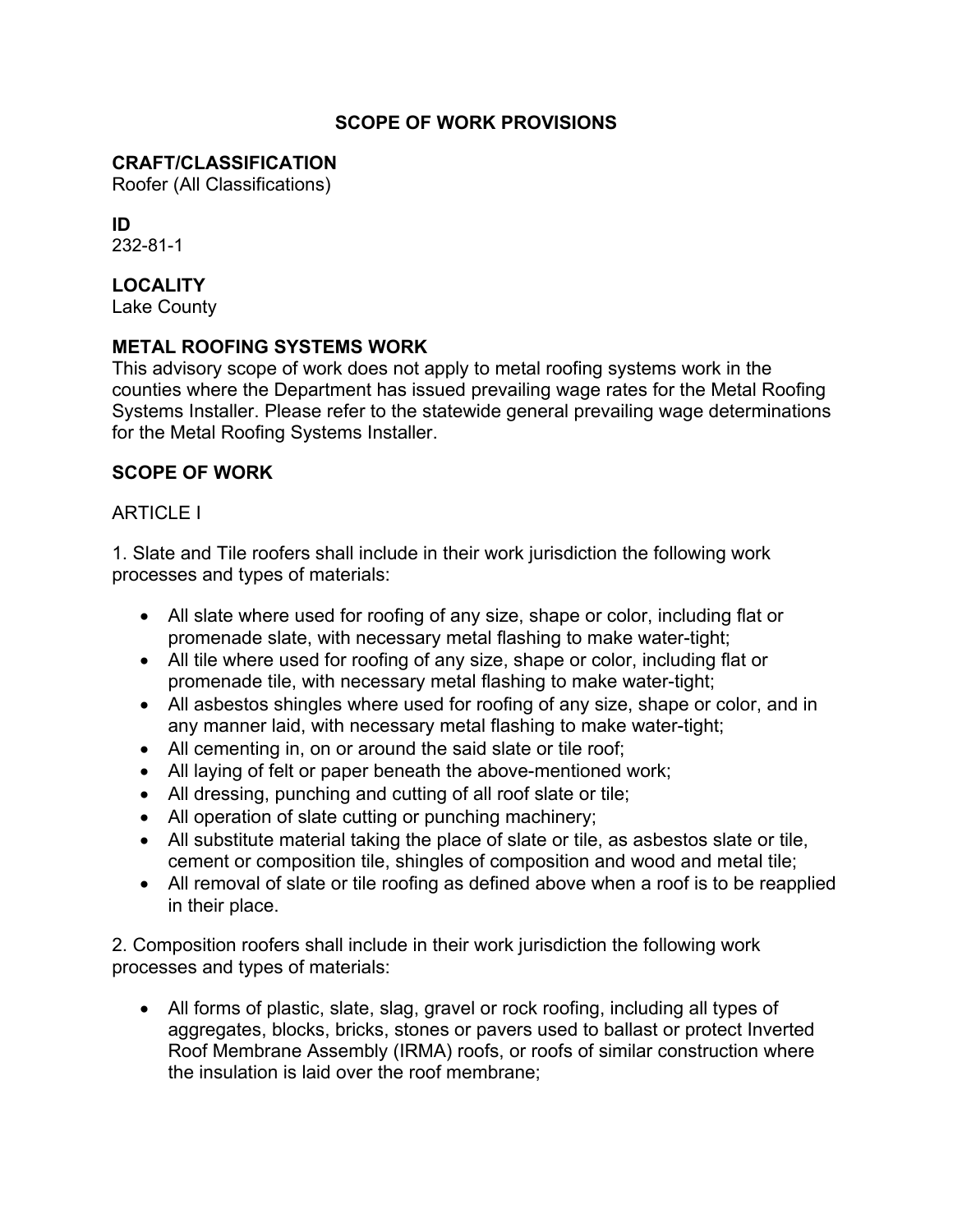- All kinds of asphalt and composition roofing and waterproofing;
- All base flashings, curb flashings, and counter flashings, and counter flashings of bituminous composition used to roof or waterproof intersections of horizontal surfaces;
- All components of composition roofing systems used to seal the roof, including but not limited to compression seals, termination bars, lath, roof cement and reinforcements, caulking and sealants;
- All kinds of coal tar pitch and coal tar bitumen roofing and waterproofing;
- All cleaning, preparing, priming and sealing of roof decks and surfaces that receive roofing, dampproofing and/or waterproofing;
- All rock asphalt and composition roofing;
- All rock asphalt mastic when used for damp and waterproofing;
- All prepared paper roofing;
- All mineral surfaced roofing, including 90 lb. and SIS, whether nailed, mopped with bitumen, or applied with mastic or adhesive;
- All compressed paper, chemically prepared paper and burlap when used for roofing, or damp and waterproofing purposes, with or without coating;
- All substrates used on the roof deck for fireproofing or any materials used as a support or nailing surface for the roofing system over the deck;
- All damp resisting preparations when applied with a mop, brush, roller, swab, trowel, or spray system inside or outside of any structure;
- All damp course, sheeting or coating on all foundation work;
- All epoxy injection work;
- All tarred floors;
- All waterproofing of shower pans and/or stalls;
- All laying of tile or brick, when laid in pitch, tar, asphalt, mastic, marmolite, or any form of bitumen;
- All forms of insulation used as part of or in connection with roofing, waterproofing or dampproofing;
- All forms of composite insulations having nailable surfaces (e.g. plywood, pressboard, chipboard, drywall, or other laminates) bonded to the insulations wherever such composite insulations are used as an integral thermal insulating component of the roofing system;
- All forms of protection boards, walkway pads and roof treads used in composition roofing or waterproofing to protect the membrane from damage;
- All types of coatings, toppings and finishes used on the roof surfaces;
- All types of aggregates, stones, bricks, blocks or pavers used as a ballast or protection for composition and Inverted Roof
- Membrane Assembly (IRMA) roofs.

3. Metal roofers shall include in their work jurisdiction the following work processes and types of materials:

• All forms of metal roofing systems,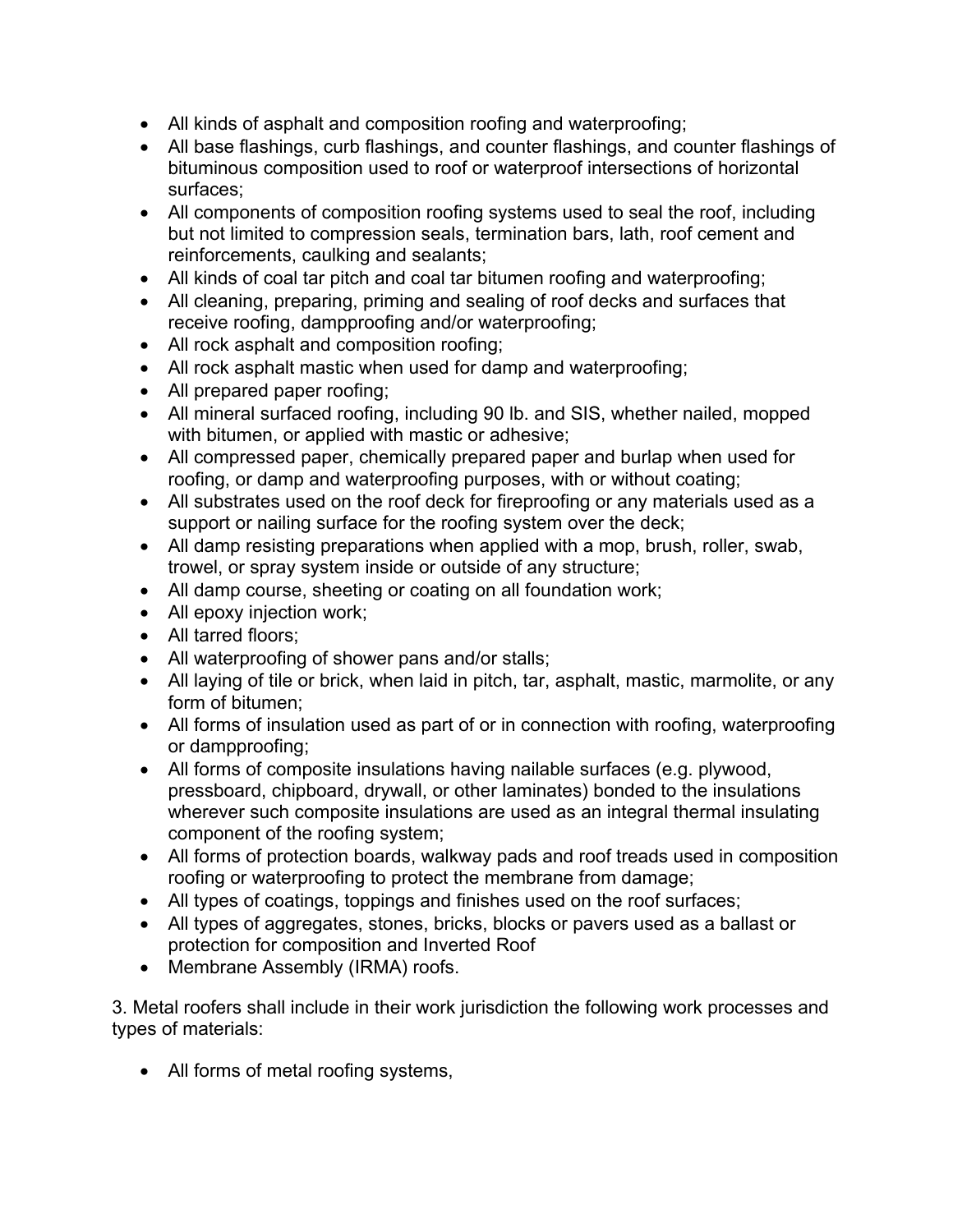- ♦ whether consisting of protected or unprotected metal of any and all types, including but not limited to:
	- Galvanized steel Aluminized steel **Galvalume** Tin Terne metal Terne-coated stainless steel Stainless steel Aluminum **Copper** Lead-coated copper Lead Zinc
- ♦ whether prefabricated as sheets or panels [REDACTED];
- ♦ whether in the form of prefabricated metal shingles, tiles or similar substitutes for traditional roofing materials; and
- ♦ whether manufactured on the job-site from sheets, rolls or coils via rollforming, forming in brake, drawing, stamping, pressing, spinning, extruding or otherwise manipulating "raw" materials into finished products, including but not limited to standing seam, batten-seam and flat seam roofing systems;
- All flashings used in connection with metal roofing systems to roof or waterproof intersections of horizontal surfaces;
- All sealing and caulking of seams and joints on these metal roofing systems to ensure water tightness;
- All protective coatings applied to metal roofing systems;
- All insulations applied with metal roofing systems, whether laid dry, mechanically fastened, or attached with adhesives;
- *A*ll forms of composite insulations having nailable surfaces (e.g. plywood, pressboard, chipboard, drywall, or other laminates) bonded to the insulations wherever such composite insulations are used as an integral thermal insulation component of the roofing system;
- All vapor barriers applied with metal roofing systems;
- All cleaning, preparing, priming and sealing of surfaces to be roofed;
- All handling of metal roofing materials;
- All hoisting and storing of metal roofing materials;
- All types of coatings, sealants, mastics and toppings when used for roof maintenance and repairs.

4. All forms of elastomeric and/or plastic (elastoplastic) roofing systems, both sheet and liquid applied, whether single ply or multi-ply. These shall include but not be limited to:

> PVC (polyvinyl chloride systems) Butyl Rubber PIB (polyisobutylene)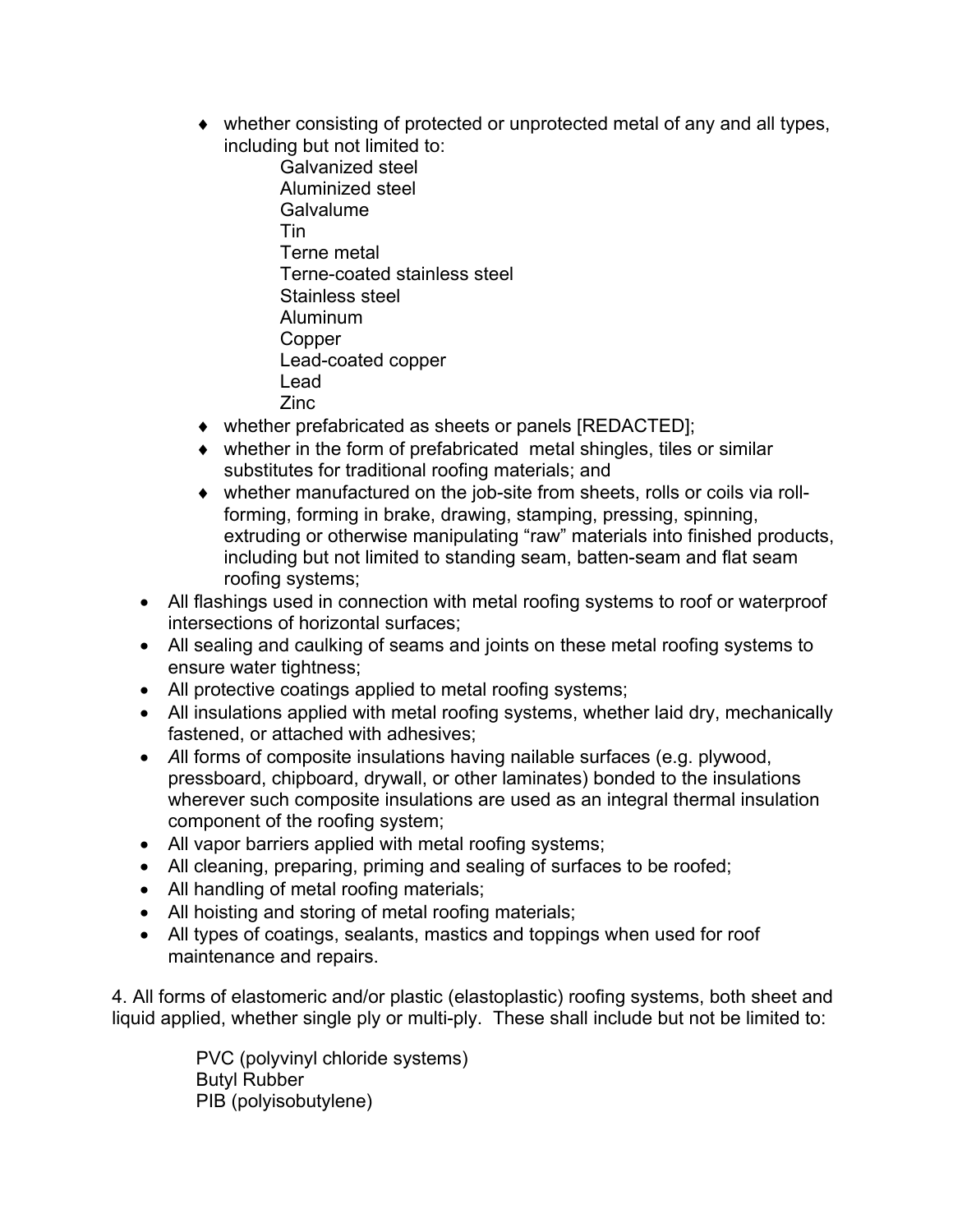EPDM (ethylene propylene diene monomer) CPE (chlorinated polyethylene) CSPE (chlorosulfonated polyethylene) Modified bitumens **Neoprene** 

- All base flashings, curb flashings and counter flashings of elastoplastic composition as outlined above used to roof or waterproof intersections of horizontal surfaces;
- All components of elastoplastic roofing systems used to seal the roof, including but not limited to, compression seals, termination bars, caulking and sealants;
- All insulations applied with the above systems, whether laid dry, mechanically fastened, or attached with adhesives;
- All forms of composite insulations having nailable surfaces (e.g. plywood, pressboard, chipboard, drywall, or other laminates) bonded to the insulation wherever such composite insulations are used as an integral thermal insulation component of the roofing system;
- All types of aggregates, blocks, bricks, stones, or pavers used to ballast or protect these elastoplastic systems;
- All sealing and caulking of seams and joints on these elastoplastic systems to ensure watertightness;
- All liquid-type elastoplastic preparations for roofing, damp or waterproofing when applied with a squeegee, trowel, roller or spray equipment, whether applied inside or outside of a building;
- All sheet-type elastoplastic systems, whether single or multi-ply for waterproofing either inside or outside of any structure;
- All cleaning, preparing, priming and sealing of surfaces to be roofed, dampproofed or waterproofed, whether done by roller, mop, swab, three knot brush, squeegee, spray systems or any other means of application;
- All types of pre-formed panels used in waterproofing;
- All applications of protection boards to prevent damage to the dampproofing or waterproofing membrane by other crafts or during back-filling operations;
- All handling of roofing, damp and waterproofing materials;
- All hoisting and all storing of roofing, damp and waterproofing materials;
- All types of spray-in-place foams such as urethane, polyurethane, or polyisocyanurate, the machinery and equipment used to apply them, and the coatings that are applied over them;
- All types of resaturants, coatings, mastics and toppings when used for roof maintenance and repairs;
- All wrapping and/or coating of underground piping with bitumastic enamel or cold process, polykin tape, topcoat, or other asphaltic coating or tapes. Preparation of surface by sand blasting or wire brushing;
- All operation of jeeper or holiday detectors;
- All materials laminated to roofing and/or insulation systems.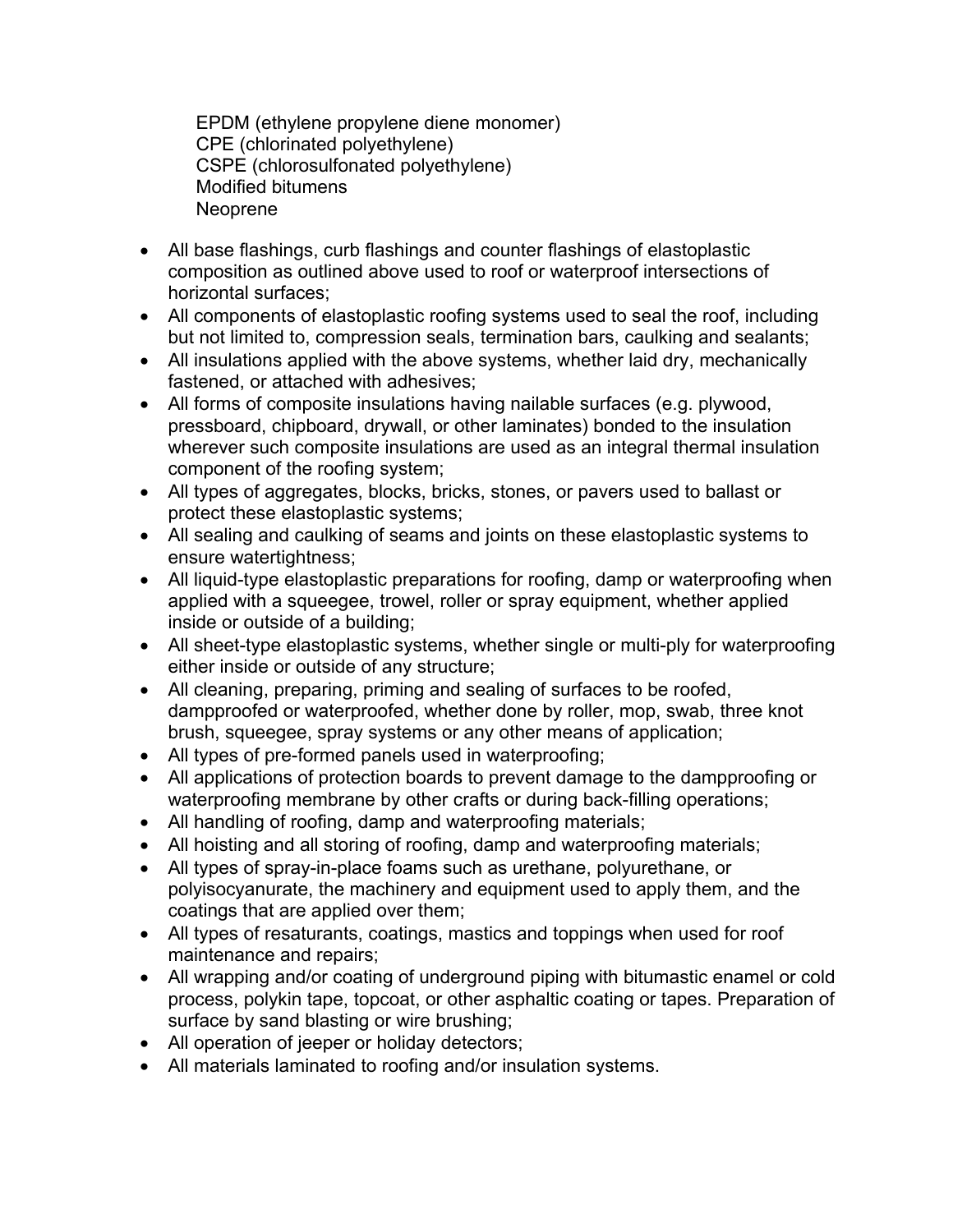5. All tear-off and/or removal of any type of roofing, all spudding, sweeping, vacuuming and/or cleanup of my and all areas of any type where a roof is to be relaid, or any materials and operation of equipment such as kettles, pumps, tankers, or any heating devices that are used on roofing or waterproofing systems coming under the scope of jurisdiction as outlined in this Article.

6. All substitutions, improvements, changes, modifications and/or alternatives to the jurisdiction or materials set out in this Article:

7. All other materials, equipment and/or applications necessary or appropriate to complete, perform or apply the processes and/or materials in this Article.

# **MEMORANDUM OF UNDERSTANDING**

Between The Laborers' International Union of North America And The United Union of Roofers, Waterproofers and Allied Workers signed by both parties on September 8, 2003.

In an effort to eliminate jurisdictional disputes in the Construction Industry, the Laborers' International Union of North America and the United Union of Roofers, Waterproofers and Allied Workers have agreed to the following:

- All removal of roofing materials on a roof deck where roofing material is to be reapplied is the work of the roofer. This is also to include any small repairs to the decking in preparation of laying the new roof.
- All removal of roofing materials on a roof deck where no new roofing material is to be applied is the work of Laborers.
- Demolition of roof decking is the work of Laborers.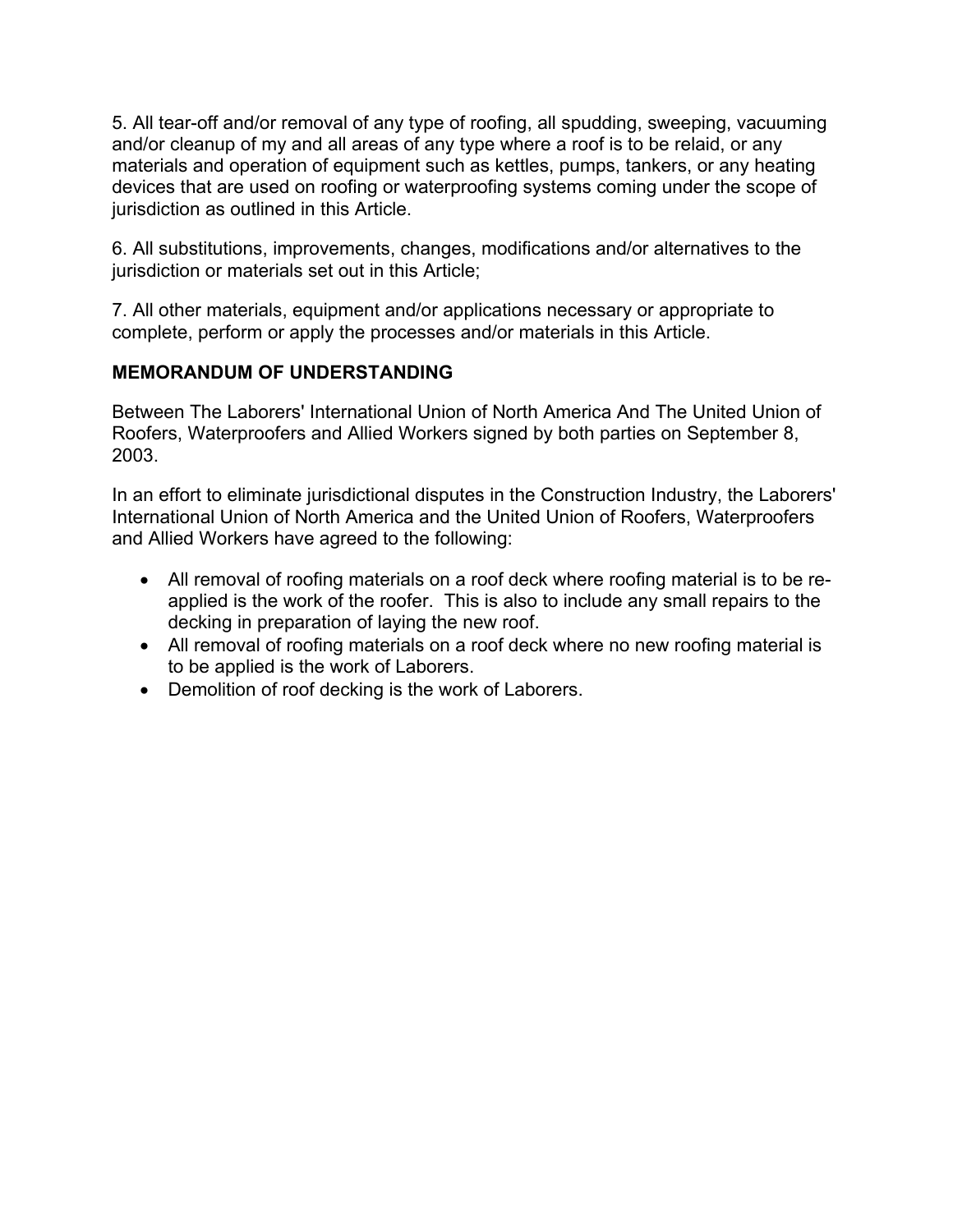#### **TRAVEL AND SUBSISTENCE PROVISIONS**

#### **CRAFT/CLASSIFICATION**

Roofer (All Classifications)

**ID** 232-81-1

**LOCALITY** Lake County

#### **TRAVEL AND SUBSISTENCE**

Article XII **Travel** 

Section 1. Employees may be instructed by the Individual Employer to report directly to the job-site. Employees who are instructed to report directly to a job-site within the free zone shall receive no travel time, expense reimbursement or auto mileage allowance. All employees required to report to the shop shall be compensated at the employee's applicable wage rate.

If an employee elects to report to the employer's shop to receive transportation in a company vehicle to and/or from the job-site within the free zone, the employee will receive no travel time or expense allowance. Time spent for traveling beyond the free zone shall be paid at the employee's applicable wage rate only. If such traveling occurs during an overtime period, the applicable overtime wage rate shall be paid.

When employees are transported in vehicles furnished by the Individual Employer, such transportation shall be safe and lawful. When traveling in an Individual Employer's vehicle outside the city limits of the Individual Employer's shop, employees are to be protected from wind and rain.

Section 2.

(a) Employees shall be compensated for the actual time spent driving trucks from the Individual Employer's shop to the first job-site, or to the first stop on the way to the first job-site if the stop is for a legitimate business purpose related to the roofing work which is to be done, and for the actual time spent driving trucks from the last job-site to the shop, or from the last stop when returning from the last job-site to the shop if the stop is for a legitimate business purpose related to the roofing work which has been performed, at their applicable straight time rates of wages only. When such driving occurs during an overtime period, the applicable overtime wage rate shall be paid.

On no occasions are fringe fund contributions required until employees driving trucks reach the first job-site, or the first roofing related business stop as described above. At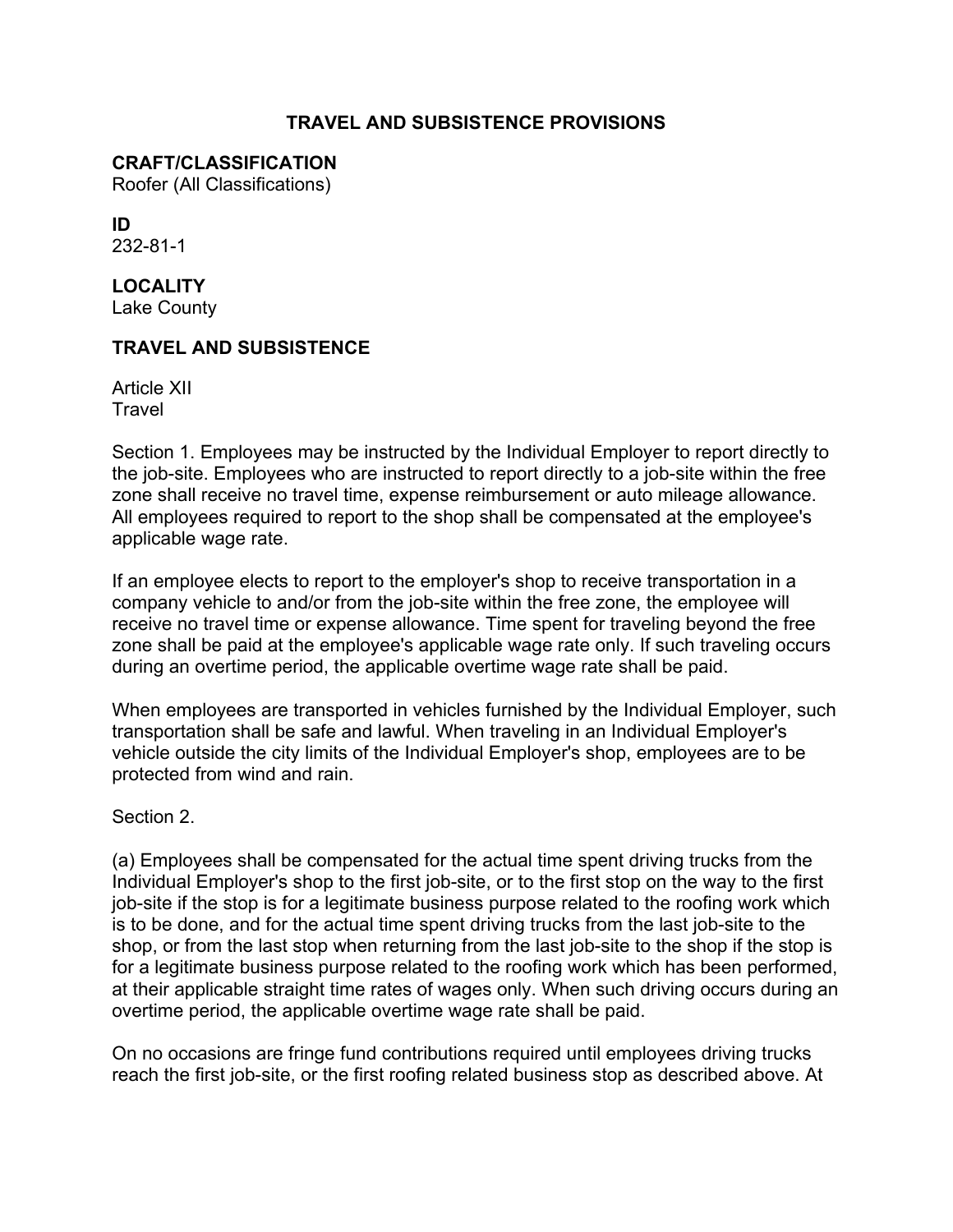such time, fringe fund contributions which are applicable to the employee's classification or category will commence and will continue for all the time for which the employee is paid wages until the employee leaves his/her last job-site, or the last roofing related business stop as described above, following which no further fringe fund contributions are required for that work day.

(3) Employees shall be compensated for the actual time spent driving trucks from the first roofing related business stop as described in Section 2(a) above to the fist job-site, if applicable; from job-site to job-site; and from the last job-site to the last roofing related business stop, if applicable; at their applicable straight time rates of wages. When such driving occurs during an overtime period, the applicable overtime wage rate shall be paid.

For such driving, fringe fund contributions which are applicable to the employee's classification or category shall be paid.

(c) Any employee may drive a truck with preference being given to Foremen and Journeymen who have a valid California driver's license and who are acceptable to the Employer's insurance company.

(d) The payment of "wages" for any activity does not make that activity into "work" if it would not otherwise be considered to be work.

Section 3. Employees shall be reimbursed for their costs and expenses of travel as follows:

(a) There is a free zone of forty-five (45) miles radius from the Individual Employer's shop.

- (i) Unless required to report to the shop, employees shall not be compensated for the time spent traveling within the free zone radius from the Individual Employer's shop to the initial job-site for the day, or to the first stop on the way to the initial job-site if the stop is for a legitimate business purpose related to the roofing work which is to be done, and for the time spent traveling from the last job-site each day to the shop, or from the last stop when returning from the final job-site to the shop if the stop is for a legitimate business purpose related to the roofing work which has been performed. The normal dispatch of employees to a project is not work and does not start an employee's work for the day, nor is the return from a job or a roofing related business stop to the shop work.
- (ii) If employees who are traveling from the shop to a job-site stop en route for a legitimate business purpose related to the roofing work which is to be done, wages at each employee's applicable straight time rate of wages and full fringe fund contributions which are applicable to the employee's classification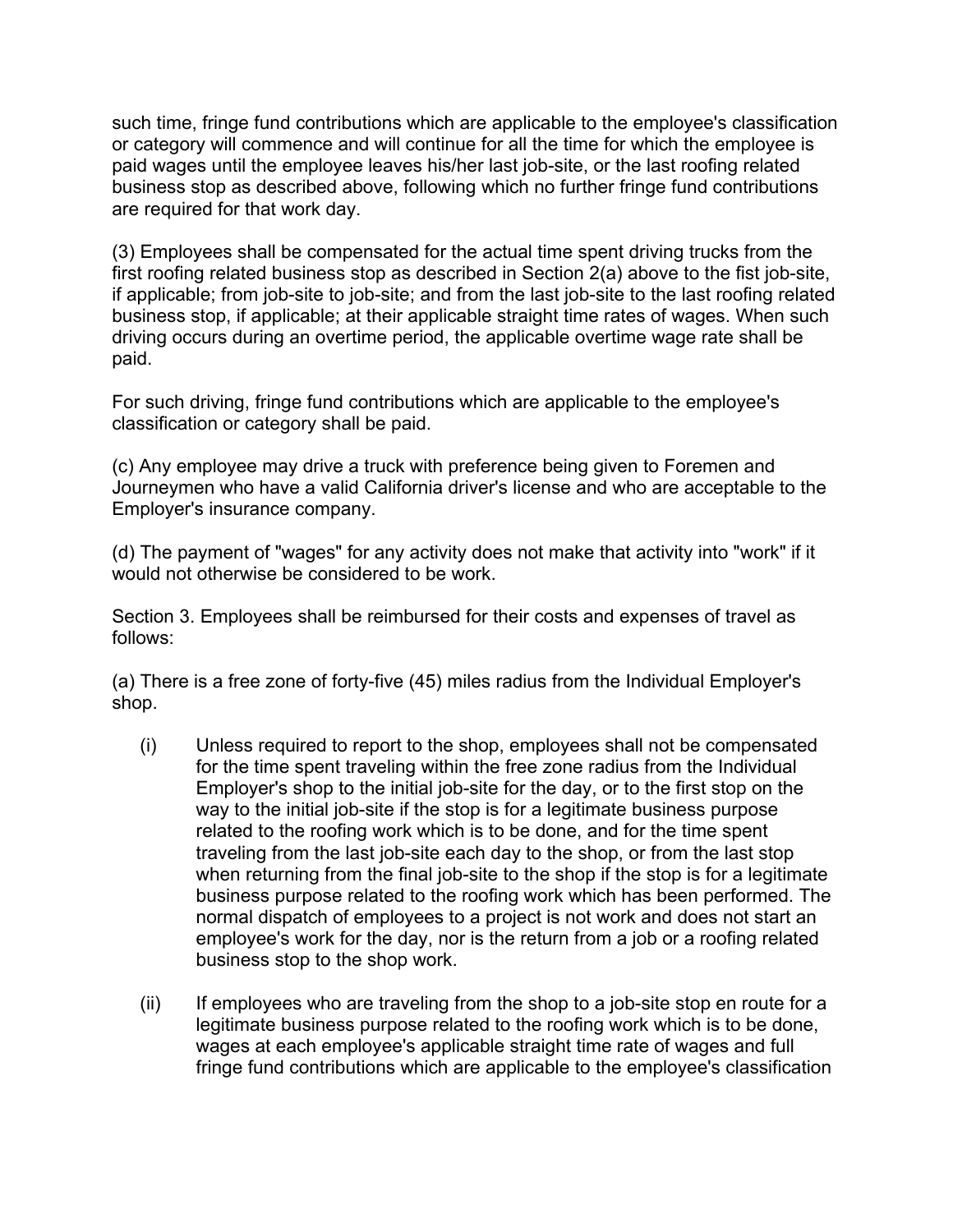or category will commence at the stop and will continue until the employee reaches the job-site.

- (iii) If employees who are returning from a job-site to the shop at the end of the work day stop en route for a legitimate business purpose related to the roofing work which has been performed, wages at each employee's applicable straight time rate of wages and full fringe fund contributions which are applicable to the employee's classification or category will continue until the employee reaches the last roofing related business stop, following which no further wages or fringe fund contributions are required for that work day.
- (iv) If employees travel from job-site to job-site within the free zone during the regular work day, wages at each employee's applicable straight time rate of wages and full fringe fund contributions which are applicable to the employee's classification or category shall be paid.
- (v) When traveling described in subparagraphs (ii), (iii) or (iv) above occurs during an overtime period, the applicable overtime wage rate shall be paid.

(b) For travel expenses beyond the free zone the Individual Employer shall reimburse the employee thirty-six (\$36.00) dollars per day.

(c) However, at the Individual Employer's option, instead of reimbursing the employee for travel expense as provided in subparagraph (b) above, the Individual Employer may compensate the employee for time spent in traveling beyond the free zone as follows:

(i) For the actual time of travel from the Individual Employer's free zone radius border to the initial job-site for the day, or to the first stop on the way to the initial job-site if the stop is for a legitimate business purpose related to the roofing work which is to be done, and from the last job-site, or from the last stop when returning from the final job-site if the stop is for a legitimate business purpose related to the roofing work which has been performed, to the Individual Employer's free zone radius border at the employee's applicable straight time rate of wages only.

When such traveling beyond the free zone radius occurs during an overtime period, the applicable overtime wage rate shall be paid.

Such travel expense beyond the free zone radius is compensatory up to a maximum of thirty-six (\$36.00) dollars per day.

On no occasions are fringe fund contributions required until employees who are traveling reach the first job-site, or the first roofing related business stop as described above, which are located beyond the free zone radius. At such time, fringe fund contributions which are applicable to the employee's classification or category will commence and will continue for all the time for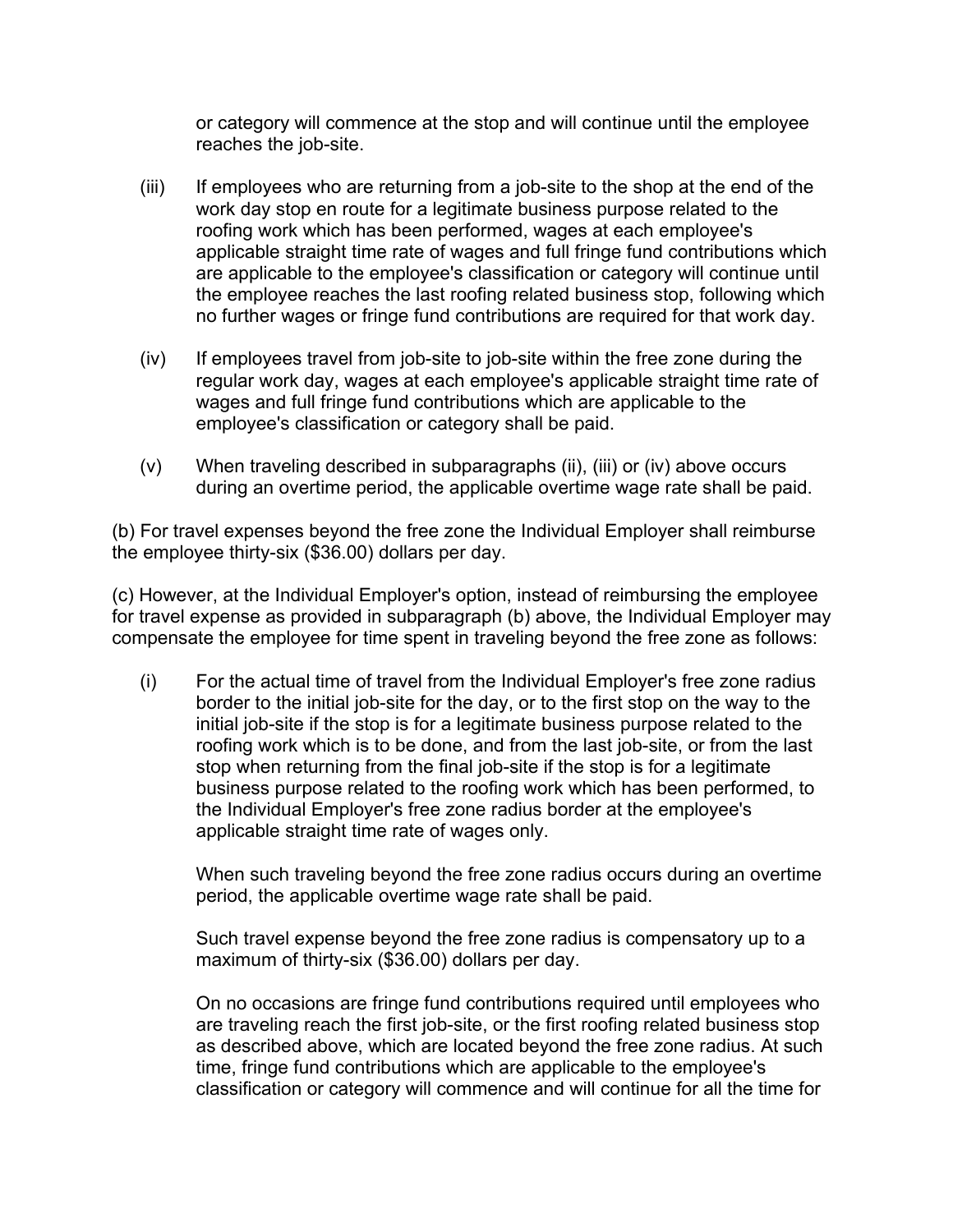which the employee is paid wages until the employee leaves his/her last jobsite, or the last roofing related business stop as described above, following which no further fringe fund contributions are required for that work day.

(ii) Employees shall be compensated for the actual time spent traveling from the first roofing related business stop beyond the free zone radius as described in subparagraph (c)(i) above to the fist job-site, if applicable; traveling between jobs beyond the free zone radius; and traveling from the last job-site to the last roofing related business stop beyond the free zone radius, if applicable; at their applicable straight time rates of wages.

When such travel beyond the free zone radius occurs during an overtime period, the applicable overtime wage rate shall be paid.

When such travel beyond the free zone radius occurs, fringe fund contributions which are applicable to the employee's classification or category shall be paid.

(d) The payment of "wages" for any activity does not make that activity into "work" if it would not otherwise be considered to be work.

(e) Employees will continue to receive mileage from the Individual Employer's shop when transportation is not furnished by the Employer and employees are requested to use their own cars as provided in Section 6 of this ARTICLE.

Section 4.

(a) For the purpose of clarification, a shop shall be defined as a regular established place of business in which roofing materials are regularly stored and from which workmen and equipment are dispatched. Any Individual Employer establishing an additional shop or shops must have them in actual existence and operating one hundred twenty (120) days before a job-site is started for the purposes of this ARTICLE.

(b) For purpose of this Article, Local No. 81 will maintain two dispatching points. One located at 8400 Enterprise Way, Oakland, Ca. The second located at the 1400 Fifth Ave, San Rafael, CA 94901.

- (i) For any Individual Employer with an established shop located in Alameda or Contra Costa Counties and doing work within Almada or Contra Costa Counties, the Employer shall use his/her established shop as defined in Section 4(a).
- (ii) For any Individual Employer with an established shop located in Alameda or Contra Costa Counties and doing work within Lake, Marin, Mendocino, Napa Solano, or Sonoma Counties, the Employer shall use his/her established shop as defined in Section 4(a) insofar as his/her regular employees are concerned. If the Employer elects to hire any additional employees covered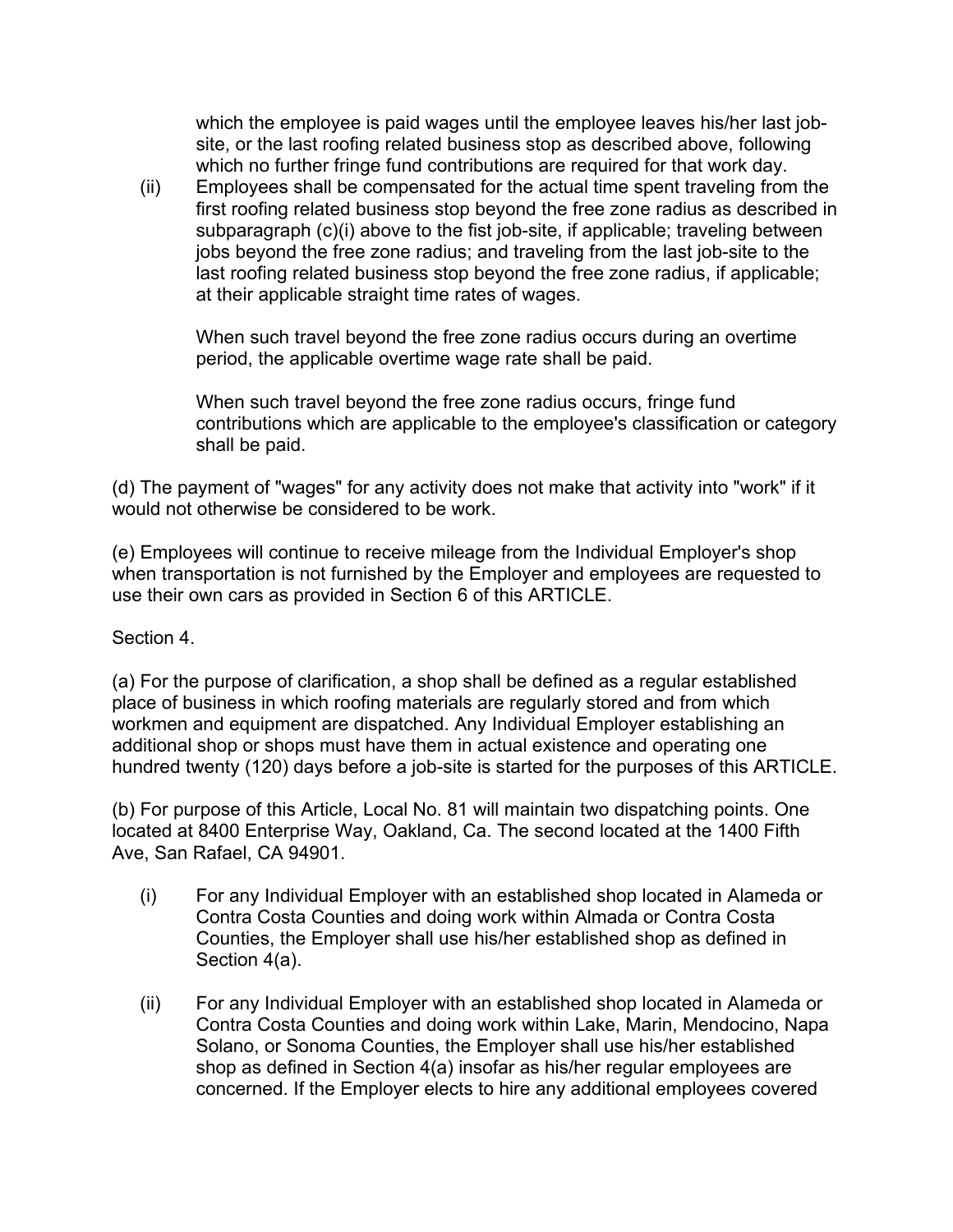by this Agreement for the particular project, at the Employer's option, the Employer may use either 1400 Fifth Ave, San Rafael, CA 94901 or his/her established shop for such newly hired employees for that particular project.

- (iii) For any Individual Employer with an established shop located in Lake, Marin, Mendocino, Napa, Solano, or Sonoma Counties and doing work within any of those six Counties, the Employer shall use his/her established shop as defined in Section 4(a).
- (iv) For any Individual Employer with an established shop located in Lake, Marin, Mendocino, Napa, Solano, or Sonoma Counties and doing work within Alameda or Contra Costa Counties, the Employer shall use his/her established shop as defined in Section 4(a) insofar as his/her regular employees are concerned. If the Employer elects to hire any additional employees covered by this Agreement for the particular project, at the Employer's option, the Employer may use either 8400 Enterprise Way, Oakland, CA or his/her established shop for such newly hired employees for that particular project.
- (v) For any Individual Employer with an established shop outside the territorial jurisdiction of Roofers' Local Union No. 81 and doing work within Alameda or Contra Costa Counties, 8400 Enterprise Way, Oakland, CA shall be classed as his/her shop.
- (vi) For any Individual Employer with an established shop outside the territorial jurisdiction of Roofers' Local Union No. 81 and doing work within Lake, Marin, Mendocino, Napa, Solano, or Sonoma Counties, 14000 Fifth Ave, San Rafael, CA shall be classed as his/her shop.

Section 5. When it is necessary for an employee to remain out of town overnight, employer-paid lodging of not less than Motel 6 quality, two persons per room, shall be provided. In addition, each employee shall be provided with a meal stipend of not less than \$36 per work day. Individual Employers shall have the option of satisfying this Section 5 by providing an employee with a round sum of \$107.00 per work day.

Section 6. Use of Employee's Car.

(a) When the Individual Employer does not furnish transportation and employees are requested to use their own cars when traveling from shop to job, or job-to-job, or job to shop, they shall be reimbursed at the Internal Revenue Service Rate in effect at the time the mileage expense was incurred.

(b) If the Individual Employer directs the employee to use his or her personal vehicle to report to the job site and free parking is not available, the Individual Employer shall designate one or more approved paid parking locations. If the employee uses an approved parking location, the Individual Employer upon the submission of a valid